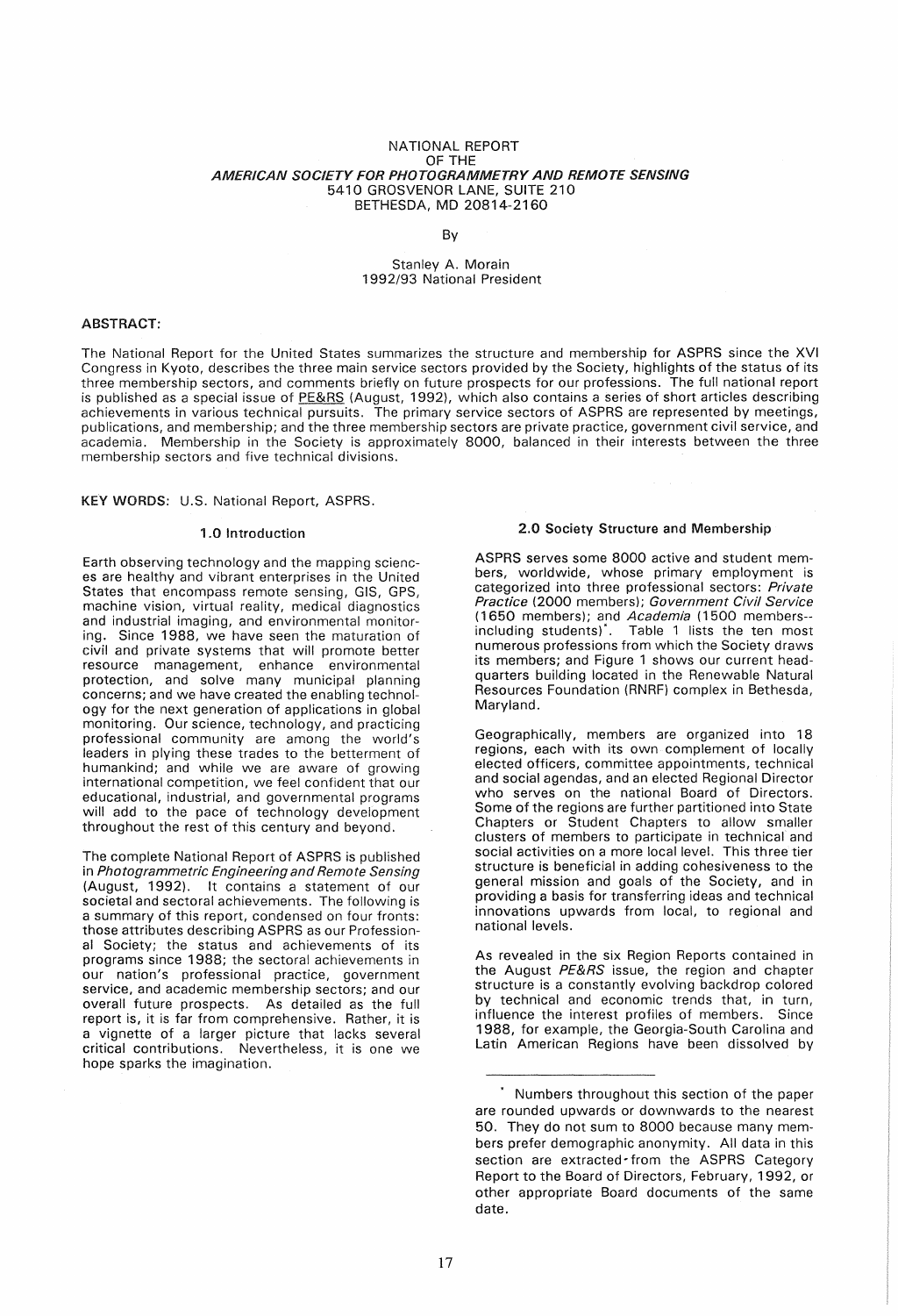member request. The former has been subsumed<br>into the Mid-South Region. Two new student into the Mid-South Region. chapters (Colorado State University and University of Maine?) have been added; and one state chapter (New Mexico) has been reactivated.

The membership's professional interests are served by five technical divisions: Primary Data Acquisitions (600 members); Photogrammetric Applications Division (1800 members); Remote Sensing Applications Division (2450 members); Geographic Information Systems Division (1500 members); and, Professional Practice Division (350 members). Historically, the Society has grown to embrace emerging technologies, as appropriate and when warranted. Remote Sensing Applications, for example, were excised from Photogrammetric Applications in the early 1980s to better define each of these. As a result, there has been a steady increase in overall membership. Since the last ISPRS Congress in 1988, we have added the GIS Division, which has also produced many new members. If we are to continue serving all these interests, however, there are indications that, by the 1996 Congress, we should in some manner incorporate Global Positioning Systems (GPS) into this suite of mapping sciences.

The work of the Divisions is accomplished through committees created by the members, and all members are encouraged to participate. Governance of each Division is the responsibility of its elected Division Director who accedes to the position after serving as the assistant director. Like their Regional counterparts, the Division Directors are full voting members on the national board. Briefings from all five Divisions are contained in the National Report. In sum, they convey a sense of excitement about their collective professional activities, and reveal a dedication to service that is the heart of our Society.

In addition to Division committees, there are 21 national committees and six committees that address joint society matters with our sister Society, the American Congress on Surveying and Mapping (ACSM). Chairs for the national committees are appointed by the ASPRS President for various terms in office. These chairs are asked to form their These chairs are asked to form their committees based on recommendations from the board, their colleagues, and active members who volunteer. Membership on joint ASPRS/ACSM committees is by invitation of the Officers of both societies. Five of these 27 committees are featured in the National Report. They describe some of the major action areas and convey an overall mood of progress. The Publications Report, in particular, will be of interest to ISPRS members and to their individual constituents. A complete list of committees is given in Table 2, but interested readers are requested to write directly to ASPRS headquarters for details of current committee charters and membership.

Underwriting the programs of the entire Society are annual member dues; the financial, technical, and logistical support of our nearly 180 sustaining members; and revenue generated through our publications, co-sponsored meetings with kindred societies, and our two annual national meetings. To warrant on-going support from these constituents, and the considerable financial support we gain from Federal sponsors for special projects, the Society must be responsive to the needs of each sector. As with any family, biological or professional, there are sometimes differing perspectives on issues between these sectors. On some occasions, the officers and Board

of Directors are asked to help resolve differences, and these occasions, too, influence the course of Society development. They are not conflicts so much as they are signs of life in an ever changing milieux of professional evolution. Our Society is blessed in having a balanced membership representing these various sectors and their professional interests; and it is from this multiple "personality" that we draw our strength.

#### 3.0 Service Sectors

Given the overarching requirement to represent all members, sectors, and technical interests, the Society must constantly assess the effectiveness of its programs. The mission and goals of ASPRS are currently under review by presidentially appointed committees charged with defining our vision, mission and *niche* in the mapping sciences. Concurrently, the Long Range Planning Committee is charged with identifying the current trends in technology; and a project is in progress to better understand the demographics of our membership. The results of these deliberations could have profound effects on the overall "look and feel" of our Society by 1996, but we can be fairly certain that, with some modifications, our three main activities will proceed as they have in past. These are meetings, publications, and membership services.

## 3.1 Meetings

For many years, ASPRS and the ACSM have held joint Annual and Fall Technical meetings with exhibitions of the latest vendor equipment and services. The Annual Meeting has most often been held in the Baltimore/Washington D.C. area, but occasionally has been held in cities like Denver or St. Louis. Traditionally, the Fall Technical Meeting travels around the United States to other major cities. In 1986, however, a major new development in meeting calendars emerged. It was the first GIS/LIS meeting, organized and sponsored by the U.S. Forest Service. By 1987, ASPRS became a joint sponsor of the second meeting, and by 1988 it became apparent that this popular forum (now jointly sponsored by five kindred societies--ASPRS, ACSM, AM/FM, URISA, and AAG) would become an annual event. As a consequence, by 1990, the joint ASPRS/ACSM Fall Technical Meeting was enveloped by the GIS/LIS meeting and it has been so scheduled for the rest of this decade.

Co-sponsorship of Society meetings appears to be the trend. The cost of attending professional meetings--to members and especially to vendors; the increasing number of such meetings--considering that most professionals belong to several societies; and the explosive increase of whole new user communities adopting mapping science technologies, dictate that societies and user groups pool their resources and meeting calendars. GIS/LIS is but a forerunner of future meeting formats, as witnessed by the XVII ISPRS Congress itself, and such other recent meetings as "On Common Ground", the first conference and exhibition of its kind to integrate GPS, GIS and CAD technologies. Since 1988, ASPRS has endeavored to co-sponsor as many meetings as financially prudent, and these are listed in Table 3.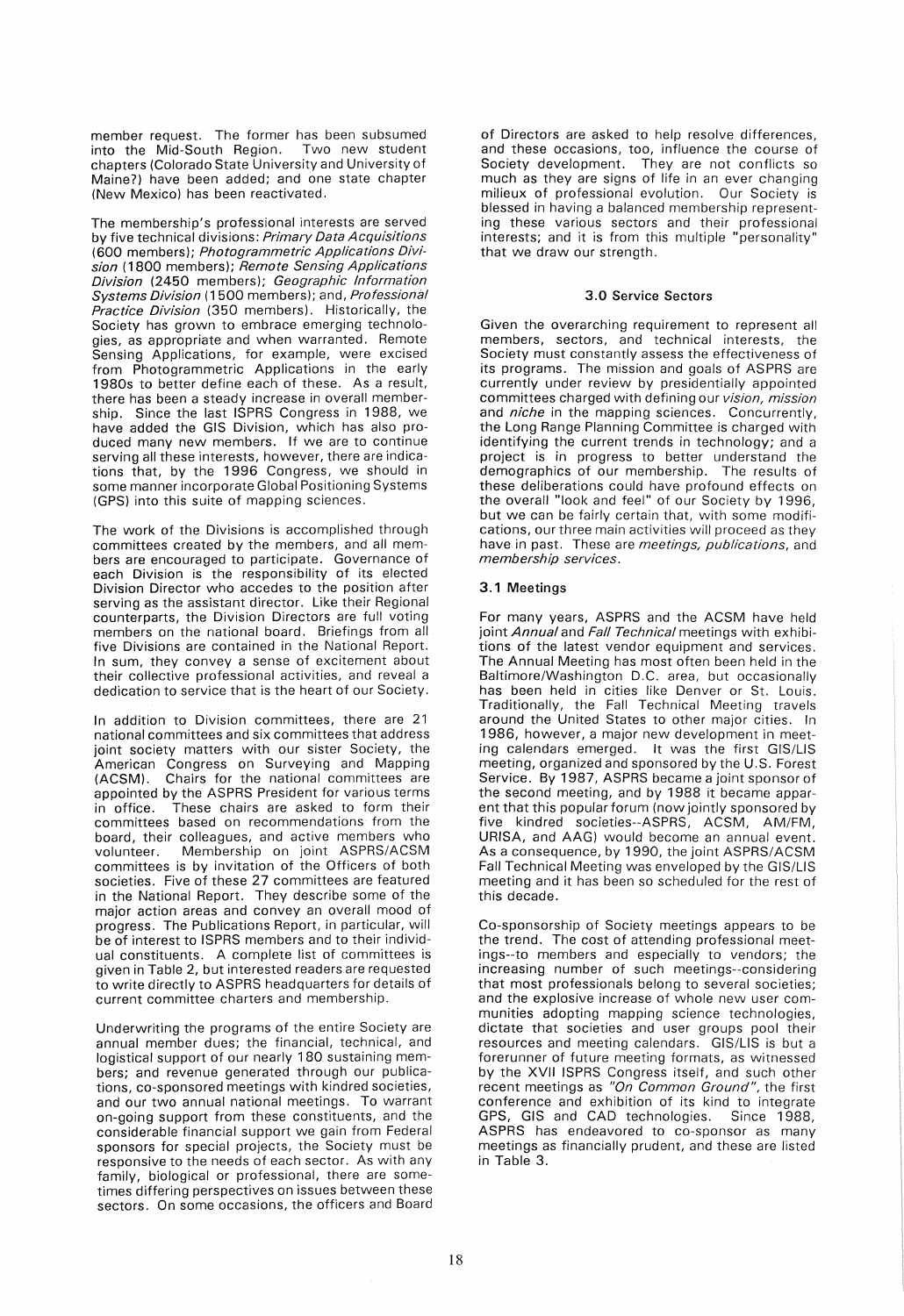## 3.2 Publications

Publications represent the Society's best means for reaching the broad audience of individuals and organizations interested in the mapping sciences. Members automatically receive PE&RS each month, but in addition are able to share in technical advances reported in a steady stream of Proceedings published by ASPRS from other conferences and symposia, and from reference manuals documenting the state-of-the-art in selected fields within the profession. Two such references are currently being revised for publication between 1993 and 1995: the Manual of Aerial Photographic Interpretation (Dr. Warren Philipson, editor-in-chief); and the *Manual of* -Remote Sensing (Dr. Robert Ryerson, editor-in-chief). Unlike its predecessor, the new Manual of Remote Sensing will be issued in a series of smaller, topic specific volumes. In the advanced planning stage are volumes titled Remote Sensing and GIS for Development, Radar Remote Sensing, and Remote Sensing for the Geosciences; and in the discussion stage are Remote Sensing Platforms and Sensors and Principles of Remote Sensing. A new reference manual, The Glossary of Mapping Sciences (Soren Henriksen, editor), should be published in 1993; and a proposed GIS Manual with Dr. Russel Congalton as the proposed editor-in-chief is under consideration by the Publications Committee.

Since 1988, ASPRS has published more than 35 Proceedings, Directories, Compendia, Surveys, and Bibliographies that it has either commissioned directly or co-sponsored with other societies or government agencies. These are in addition to the Proceedings derived from the Annual and Fall Technical (now GIS/LIS) meetings. A complete list of these can be obtained by writing to the Communications Director at ASPRS Headquarters.

## 3.3 Membership Services

Meetings and publications are the primary means for advancing the technologies employed by our members, and among the chief mechanisms for promoting the retention and attraction of new members. Education of young people entering our professions is a central concern for all our members, but continuing education of practicing professionals is equally important. The pace of technology development is so rapid and becoming so specialized that programs to inform and serve our members must be constantly reviewed. The Student Affairs and Evaluation for Certification committees are vital functions in this education process at the national level; but there are many related committees within the Regions, and the whole Professional Practice Division that are also active participants. With ACSM, we also educate through the activities of the Joint Government Affairs, the Joint Satellite Mapping and Remote Sensing, and the Joint Education Committees. Our sustaining members, PE&RS Journal advertisers, and news columns written for the Journal represent other significant means for spreading information.

## 4.0 Sectoral Achievements

The National Report contains contributions describing the achievements of government agencies, academic institutions, and the private sector. Among the government agencies submitting program descriptions are the U.S. Geological Survey, Defense Mapping Agency, U.S. Forest Service, and NASA.

Also submitted are reports from some 16 academic programs, some of which are multi-institutional or cross-disciplinary. Private sector activities are reported by the publisher/editors of GIS-World, GPS-World, the executive director of the Management Association for Private Photogrammetric Surveyors (MAPPS), and the President and CEO of ERDAS. Supplementing these programmatic reports is a series of 13 papers describing Technical Achievements in remote sensing and geographic information systems, and the integration of these.

## 4.1 Private Sector

The most profound development in the mapping sciences since 1988 has been the rapid evolution of commercial enterprises for remote sensing and GIS. These now complement, in range of services and volume of revenue, more traditional private sector activities in aerial data acquisition and photogrammetric applications. Moreover, it is now certain that GIS has significant consumer groups outside of ASPRS's traditional focus on natural and cultural resources, environmental issues and global change. These marketplaces may represent new membership opportunities at the state and local government levels, and in facilities management and the business community.

A related opportunity for commercial development lies in the integration of GIS with GPS and remote sensing data. Hardware and software improvements have permitted the genesis of highly robust systems for integrating and managing large amounts of rasterand vector-based spatial data. These, together with improvements in data supply, dissemination and processing, allow faster access and analysis times, and thus quicker turnaround times for customers with short term needs. In short, what has before been referred to as location theory can now be modeled and analyzed with real data for real solutions to real problems. Demographic data, digital elevation models (OEMs), digital line graphs (DLGs), moderate resolution satellite data from SPOT and Eosat Corporations, fine resolution data from rectified aerial photographs, and spatial data from any number of registered map and tabular sources are the basis for this capability.

## 4.2 Government Sector

Federal government programs have added greatly to our national and global capability for environmental monitoring and modeling. Digital map-making; digital map production systems; the creation of the digital chart of the world; standardization in mapping, charting, and geodesy; and the creation of image-based digital orthophotoquads are all aspects of this basic modernization effort. OEMs and DLGs are available for the entire conterminous United States at 1 :250,000 scale, and significant progress has been made for these products at larger (1:100,000 and 1 :24,000) scales. Though not represented in the National Report, another significant achievement in spatial data applications since the 1988 Congress has been the completion of the 1990 national population census using digital data storage and retrieval techniques. The results of this census are available on CD-ROM and are called Topologically Integrated Geographic Encoding and Referencing (TIGER) files. In sum, these products and data sets' represent the enabling capability for GIS developments taking place in other federal agencies like the U.S. Forest Service, Bureau of Land Management,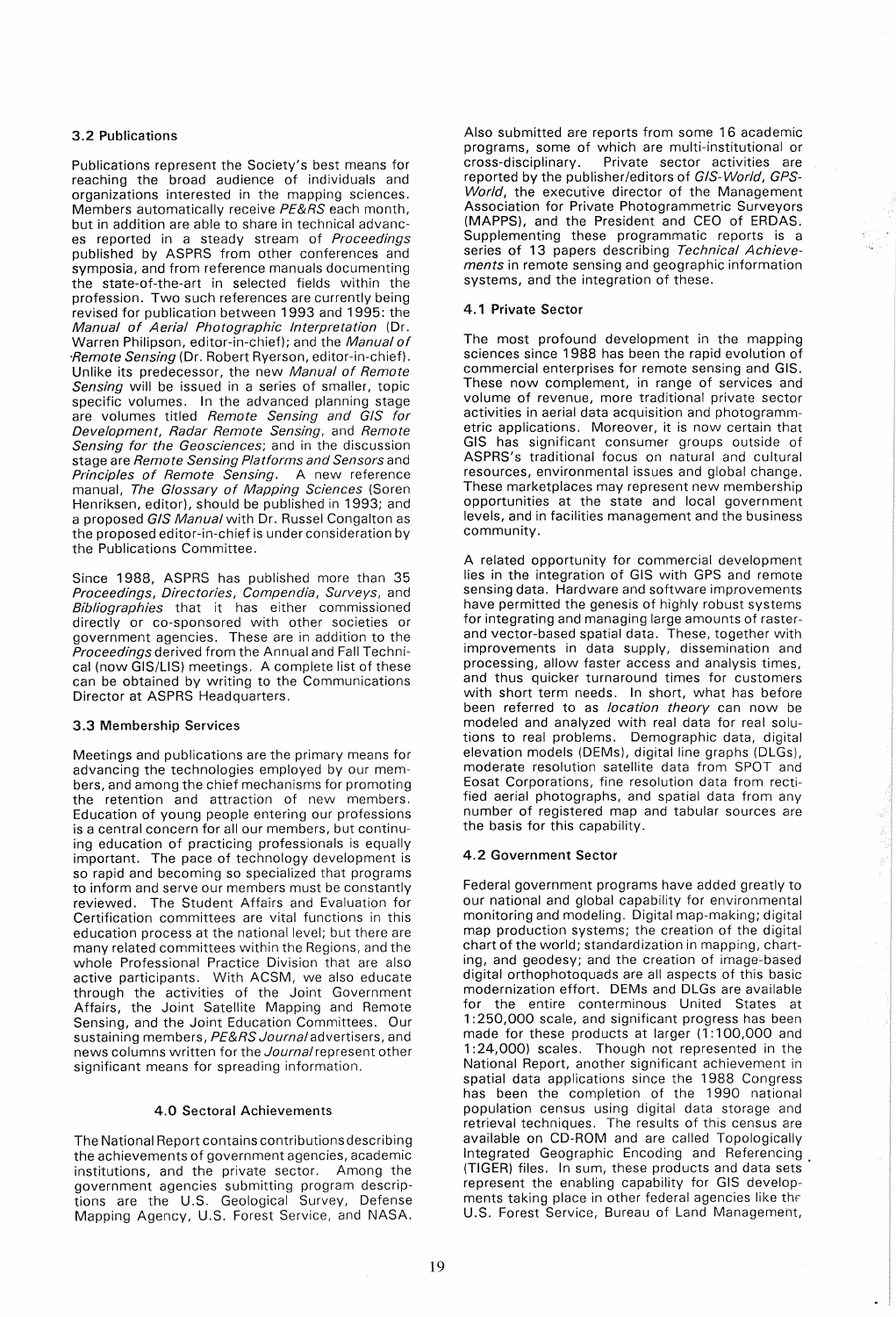National Park Service, Bureau of Indian Affairs, and Soil Conservation Service; and, for image-based GIS applications in the commercial arena. The flavors for some of these applications are described as Technical Achievements in the National Report.

An imaginative and exciting program called Mission to Planet Earth (MTPE) will launch NASA's Earth Observing System (EOS) during the second half of this decade. It is designed as a multinational, interdisciplinary, 15-year data collection and analysis effort for global change research. The system will consist of polar and equatorial orbiting satellites in both low and high-Earth orbits with imaging and nonimaging systems sensitive to atmospheric, oceanic, geological, hydrological and biological phenomena. Products and data from the various systems will be available on a nondiscriminatory basis, worldwide, through a network of processing and archival facilities, collectively known as the EOS Data and Information System (EOSDIS).

#### 4.3 Academia

The institutional contributions in the National Report are a cross-section of large and small programs. Some of the contributions focus on degree-granting curricula while others feature their research; but the message is clear that Earth observing technology and the mapping sciences are expanding areas of study in the United States. There still seems to be a predominance of activity in Geography Departments, although there are growing indications that spatial analysis, environmental monitoring, and natural resource applications will necessitate a gradual redefinition of academic programs to accommodate these trends. We can imagine that continued g'rowth in GIS applications within state and local government units, and within the private sector; the adoption and use of digital terrain data sets; the massive influx of EOS data; and the continued rise of global change monitoring will stimulate new academic formulae for training the next generation of mapping scientists.

In this regard, National Science Foundation (NSF) sponsorship of the National Center for Geographic Information and Analysis (NCGIA) is perhaps the most profound addition to our national universitybased assets. This multi-institutional and interdisciplinary Center has acquired a leadership role for technology development, curriculum development, basic research, and transfer of GIS technology on a global scale. Though headquartered in the Geography Department at the University of California at Santa Barbara, the results of this research and development function are being incorporated into schools of engineering, business and management, multidisciplinary Arts & Sciences programs, and other appropriate academic units.

#### 5.0 Future

The Society has several items on its current agenda that will modernize the look and feel of its programs and services when implemented by the Board of Directors. Among these items are:

1. The initiation of a strategic planning process in 1992 to take full advantage of the mission, vision, and niche focus groups, and the trends unveiled by our Long Range Planning Committee;

2. Adoption of a periodic recertification process for our Certified Photogrammetrists, and the expansion of our certification program to specifically recognize remote sensing and GIS specialists to better enable the Society to monitor the achievements of its Certified members, as well perhaps, as to stimulate new members to the expanded program;

3. Redefinition of the Region boundaries based on membership concentrations and interest profiles to enhance the operation of the regions and provide a means for reviewing the structure of the Board to best represent its members;

4. Creation of a national "committee on the Environment" to signify to our members, prospective members, and all whose careers are dedicated to environmental improvement and sustained resource use, that ASPRS is a partner in these endeavors, and that it brings immense technological expertise and capability to the table;

5. Completion of our Headquarters' office automation to better enable Society staff and committees to provide member services, economize by avoiding duplication of effort, and respond to questions posed from outside the Society and its members; and,

6. Continuation of our "building fund" drive to reduce Headquarters office costs, thereby diverting needed funds to increased member services (especially, publications).

It would be presumptuous here to describe the future of the mapping sciences, or of Earth observing technology in general. We can be certain that commercial applications in remote sensing and GIS will expand, and at probably very fast rates. We can be certain also that continued advances in computing science, software utility, and dissemination mechanisms will intersect with expanding user communities in the mapping sciences; and that, as a result of this intersection, whole new applications will emerge. Finally, we can be certain that cartography, and what began with the Columbian era 500 years ago as a human imperative to discover the Earth, will flourish well into the coming century.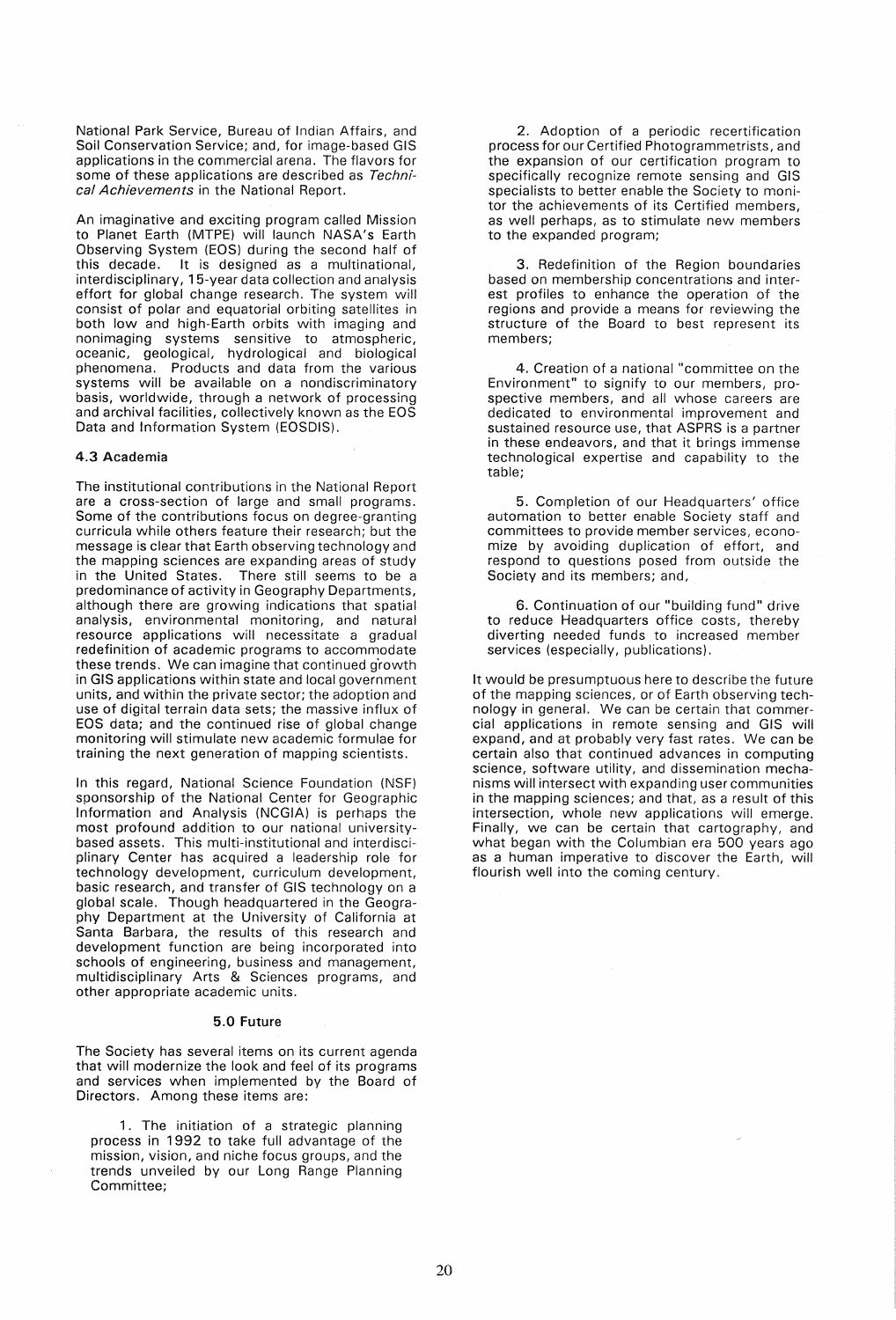

Figure 1. ASPRS Headquarters, Bethesda, Maryland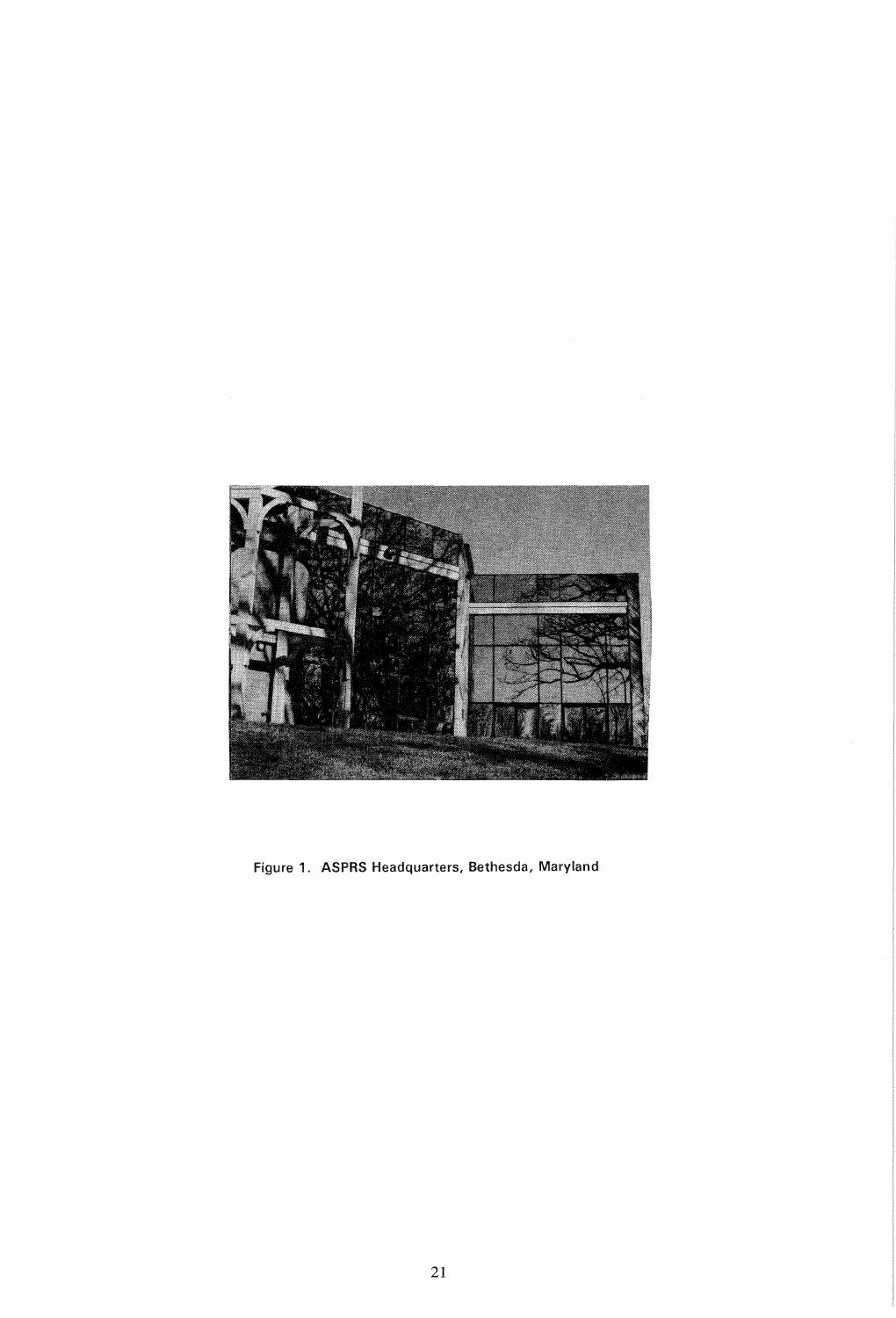# Table 1 Top Ten Professions for ASPRS Members

(Source: ASPRS Membership Category Report, February, 1992)'

| Cartographer, Cartographic Technician and Draftsman         | 500  |
|-------------------------------------------------------------|------|
| Engineer (Civil, Electrical, Mechanical, etc.), Surveyor    | 650  |
| Geographer, Geologist, Hydrologist                          | 600  |
| Photogrammetrist, Photographer, Photo Interpreter, Pilot    | 900  |
| Remote Sensing Specialist, GIS/LIS Specialist               | 800  |
| Earth Scientist (Ecologist, Forester, Soil Scientist, etc.) | 300  |
| Computer Scientist, Digital Data Analyst, Systems Analyst   | 100  |
| Scientist, Researcher, Consultant                           | 450  |
| Graduate Student                                            | 400  |
| Other (Retired, Undesignated, Not Known)                    | 4000 |

• Numbers are rounded upwards or downwards to nearest 50.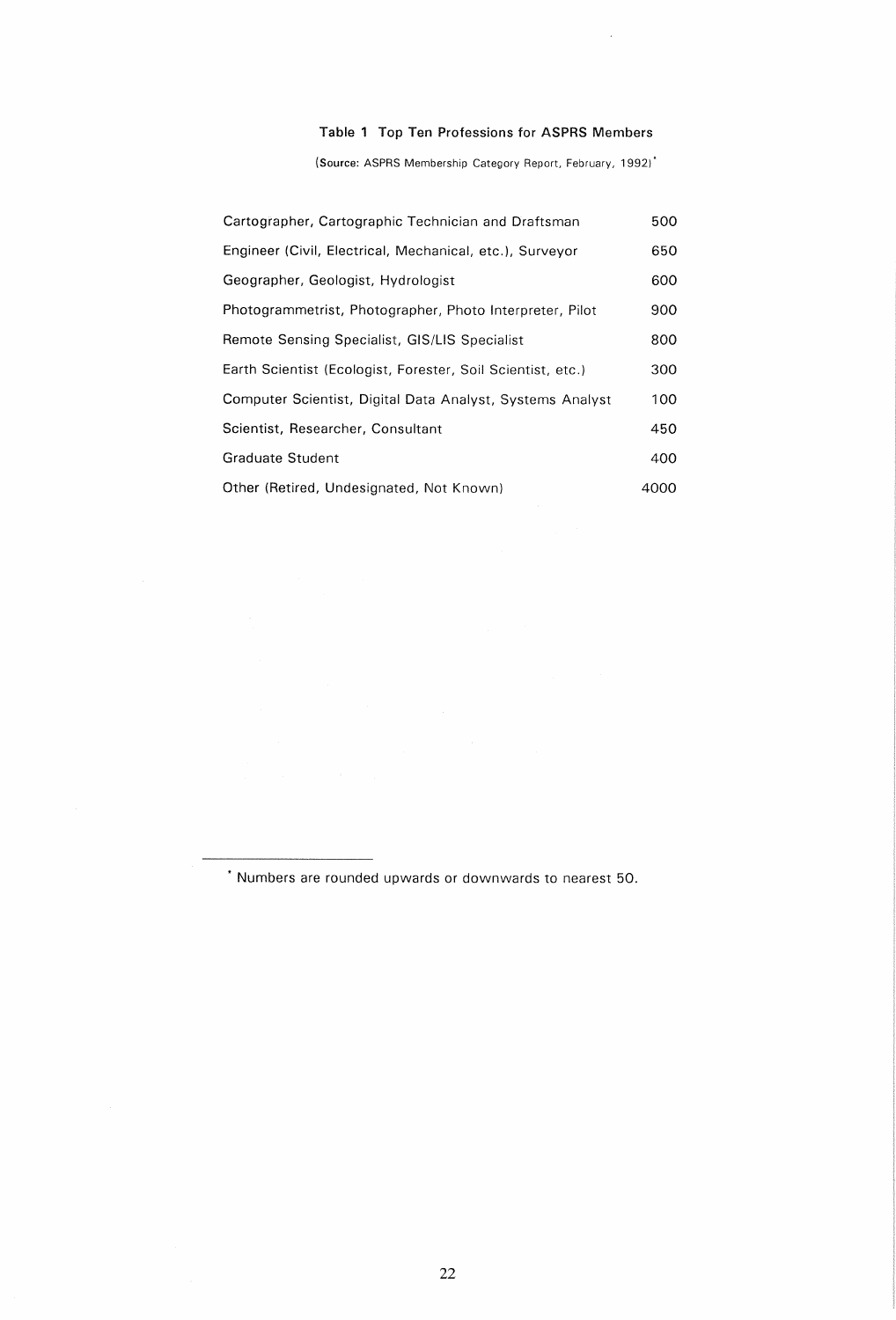# Table 2 ASPRS National Committees &

## ASPRS/ACSM Joint Committees

# National Committees

|                         | <b>Awards Committee</b>            | <b>Bylaws</b>                 | <b>Division Directors</b>   |  |  |
|-------------------------|------------------------------------|-------------------------------|-----------------------------|--|--|
|                         | Education*                         | Evaluation for Certification* |                             |  |  |
|                         | Finance and Administration         |                               | Intersociety Liaison        |  |  |
|                         | Journal Policy                     | Long Range Planning           |                             |  |  |
|                         | Membership                         | Memorial Lecture              | Nominating                  |  |  |
|                         | Preservation of Aerial Photography |                               | <b>Professional Conduct</b> |  |  |
|                         | <b>Public Relations</b>            | Publications*                 | Scholarship                 |  |  |
|                         | Student Activities*                | Sustaining Members            |                             |  |  |
|                         | <b>Technical Program</b>           | <b>Workshop Coordination</b>  |                             |  |  |
| <b>Joint Committees</b> |                                    |                               |                             |  |  |

Joint Convention Advisory Committee **Joint Education** 

Joint GIS/LIS Joint Government Affairs

Joint Satellite Mapping and Remote Sensing

Joint Technical Program

\* report contained in National Report (PE&RS, August 1992)

 $\sim$